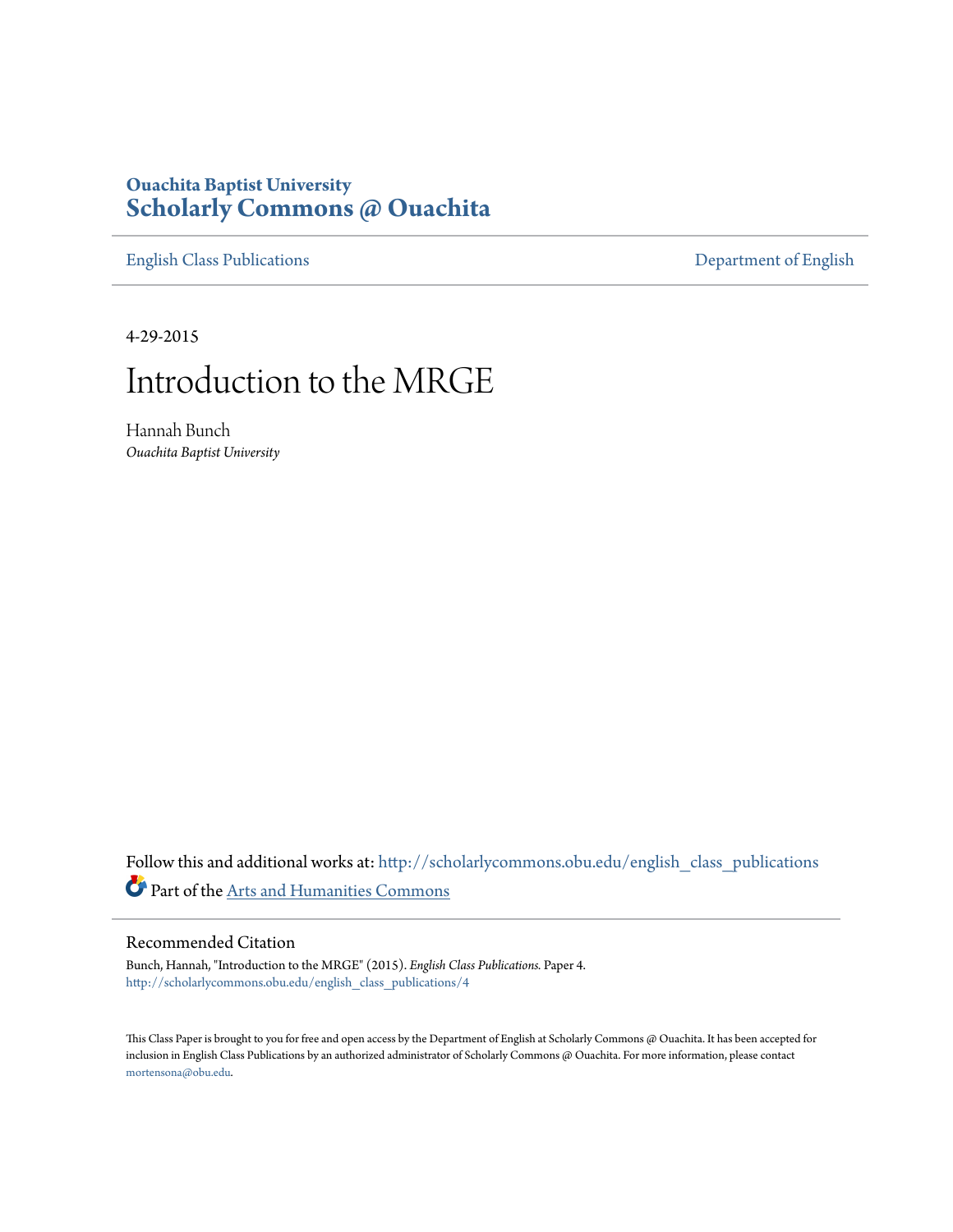Hannah Bunch Professor Pittman Comp II 29 April 2015

Introduction to the MGRE

There is a vital reason and purpose for taking the precious gift of time to discuss a fundraiser for the Pregnancy Resource Center. The Center is vital to the Clark County community, possibly even the communities surrounding it, and ultimately our world. But those who wish to brighten the future can, indeed, take an opportunity today to be a part of a hopeful mission.

The Pregnancy Resource Center in Arkadelphia has sought to alleviate these women's fears of motherhood through what I believe is the only meaningful way. The Pregnancy Resource Center offers all women a chance to look at other ways to deal with unwanted pregnancy instead of abortion, such as offering them tools, encouragement, and concepts to equip them to raise their child, or giving them an opportunity to allow someone to adopt their child. In this organization men and women will find help in the midst of a scary time. Lately though, The Pregnancy Resource Center has been in need of funding. They are a non-profit organization, so all of their resources go to those who come seeking help. This is great, because clients coming in know that people are really volunteering and they are there to help, but if there is not enough money coming in to keep the doors open, these women will not have a place to go. This is why I am presenting an annual Ball for Life, where a community can come together to raise money for this cause.

That is where local businesses, universities, and churches can play a crucial role. Businesses and churches are needed to fund the Ball for Life in areas such as decorations, and also items to be donated so they can be auctioned off during the Ball. The area of music could fall to churches, businesses, and universities. There are plenty of musicians in Arkadelphia and this could be an opportunity to use it as a service, and possibly get one's name out in the public. I was thinking that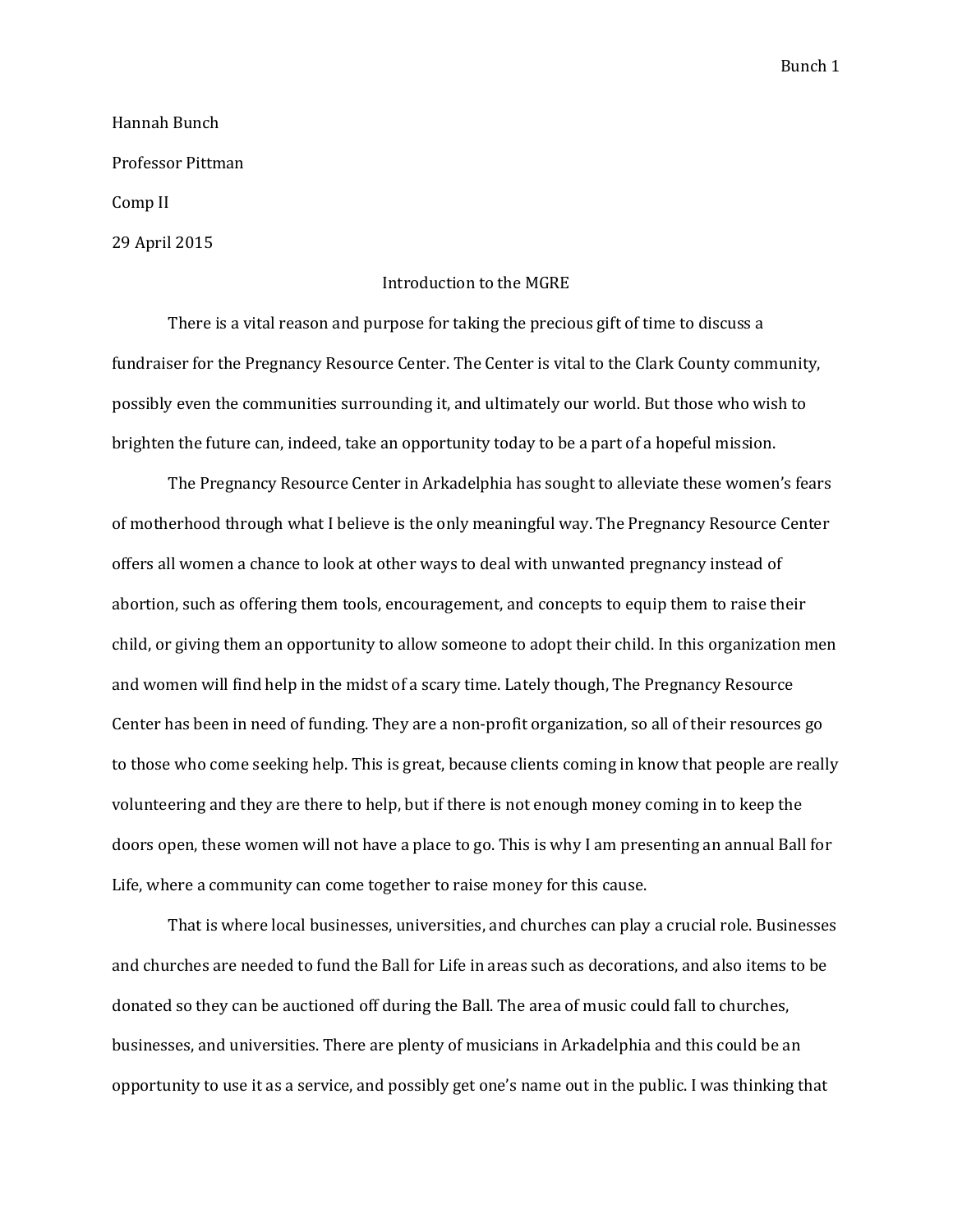both universities have beautiful rooms in which to host the event, so if they were open to it, they could hold it. If not, then perhaps one of the churches would have a large enough area to host the event.

To rally businesses, churches, and the colleges, I would send out invitations to the owners, pastors, and presidents of these places and ask them to meet with me and each other at Second Baptist Church. I would then present my proposal with a slideshow, and a prepare speech to go along with the slides. Hopefully by informing community leaders, and convincing them to get on board with the fundraising event, I'll be able to have a sure foundation to get started on.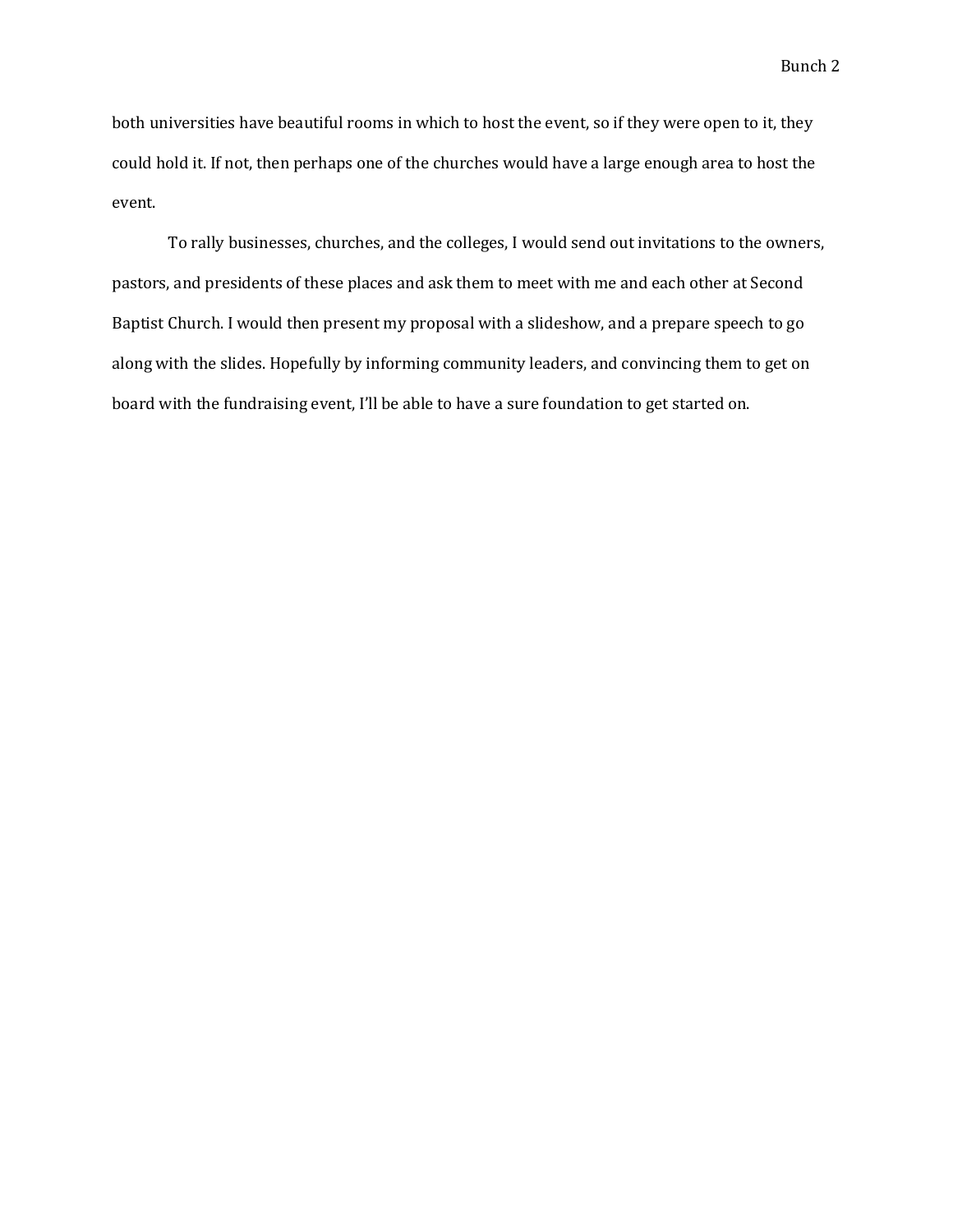#### Ball for Life

Fifty years ago in the United States, the elderly were the group most concentrated on when it came to poverty. But since then, laws and policies have been drawn up, the elderly (in context of poverty) are not the ones Americans should be concerned about anymore. Presently, it's our children. The topic of this presentation probably came across purely as Pro-Life. You would not be wrong in assuming that, but I and the Pregnancy Resource Center not only want children to have a chance at life, but for them and their mothers to be able to actually *live.*

To begin explaining the challenges for children here in the United States, let's start at point A. Since 1973, America has legalized abortion. I am not here to discuss, but to persuade, so forgive me if I seem blunt, but I do not want to waste your time, so I will not trifle with the issue. First of all, abortion is the ending of a human life. It is general knowledge that around eighteen days after conception the heart of a human fetus begins to beat. Most women do not even know they are pregnant until long after eighteen days, so therefore, abortion stops a beating heart. The abortion industry has had some revealing stories come out lately causing people to see that they are not as safe as they seem. For instance, Dr. Steven C. Brigham has had complaints dating back to the 1990s about abortions he's performed, and one young African-American girl had to be airlifted because of an abortion gone wrong. Also, he would sometimes begin abortions in New Jersey, and then finish it in Maryland if it was a late-term abortion (Goldberg). If abortion doctors are in this business for the mother, then why are they putting her at risk? Pro-Choicers would say that they are driven to this extreme because there are too many laws by Pro-Lifers and that these laws are too confining. But, many people, over the past forty years have begun to see the effects abortion has had on our nation. The loss of value for human life can be many among them, and broken lives seem to be more broken after a mother ends her pregnancy.

Among those who have woke up to the reality of the brokenness abortion causes are some who have formerly worked for Planned Parenthood, an advocate of the pro-choice movement. Abby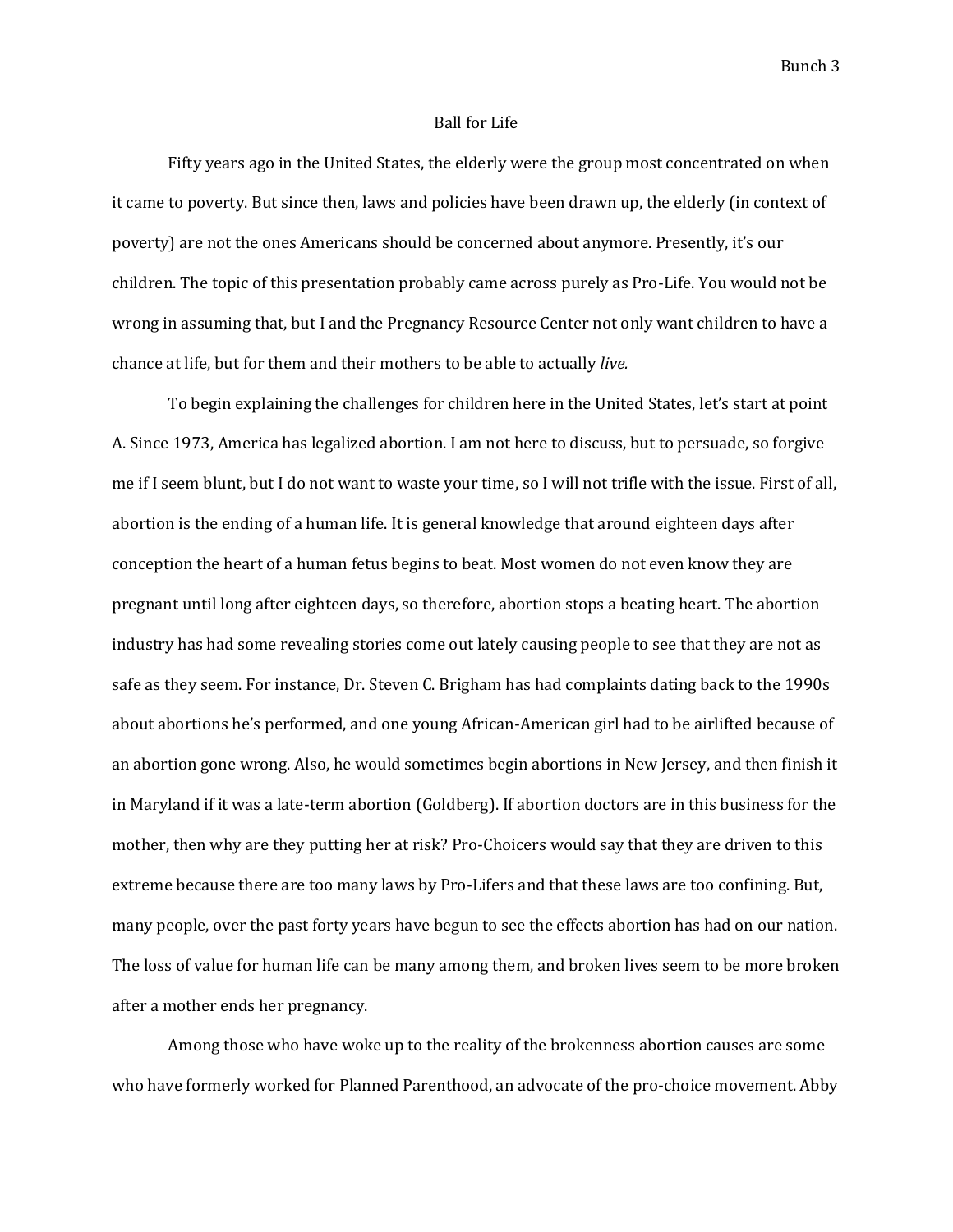Johnson was formerly employed by Planned Parenthood. She has had two abortions herself, and she assisted in an abortion (Downs, par. 1). How did she, a woman who had gone all the way (twice!), turn around and retrace her stance? It was pro-life advocates who showed her kindness and opened her up to a whole new view. She always wanted to help women and children. The difference is, she has changed the way she goes about it. Sue Thayer, who for seventeen years was a Planned Parenthood center manager was fired for questioning the motives behind Planned Parenthood's increasing of abortions. She was starting to wonder if their goal was really trying to help women (Downs, par. 2). Modern science and now over forty years of personal experiences have been a voice in the pro-life movement. The lives of tigers (and no, I'm not talking about the Ouachita tigers) are being fought for, the eggs of eagles protected, but why not human life? Why can we see that there are live eagles in those eggs, but not see that there are live humans in the womb?

This leads me into discussing how I felt after going to Planned Parenthood's website. I am a nineteen-year-old college student. I have had friends that have been pregnant at undesirable times, and to be a better friend, I have tried to put myself in their shoes, to understand the situation a bit more. This is what I tried to do when I visited Planned Parenthood's website. I googled it, imagined I was pregnant in my current situation, a freshman in college, no husband, no substantial income, embarrassed, and alone, and looking for options. I found my way to an article on the website called, "I'm Pregnant. Now What?" I read that I had three options. I believe they were categorized alphabetically, but the first option presented was abortion. While I was reading the brief explanation, it seemed like a common sense, easy option. "Abortion does not cause long-term depression or mental health problems" (*Planned Parenthood*). The next two options were adoption or becoming a parent. These two, in contrast of the first option, are presented as having long-lasting effects, especially negative. With that in mind, one can sense there is a possible bias from this organization, and women (and children) deserve to have another place that can specialize in providing them help.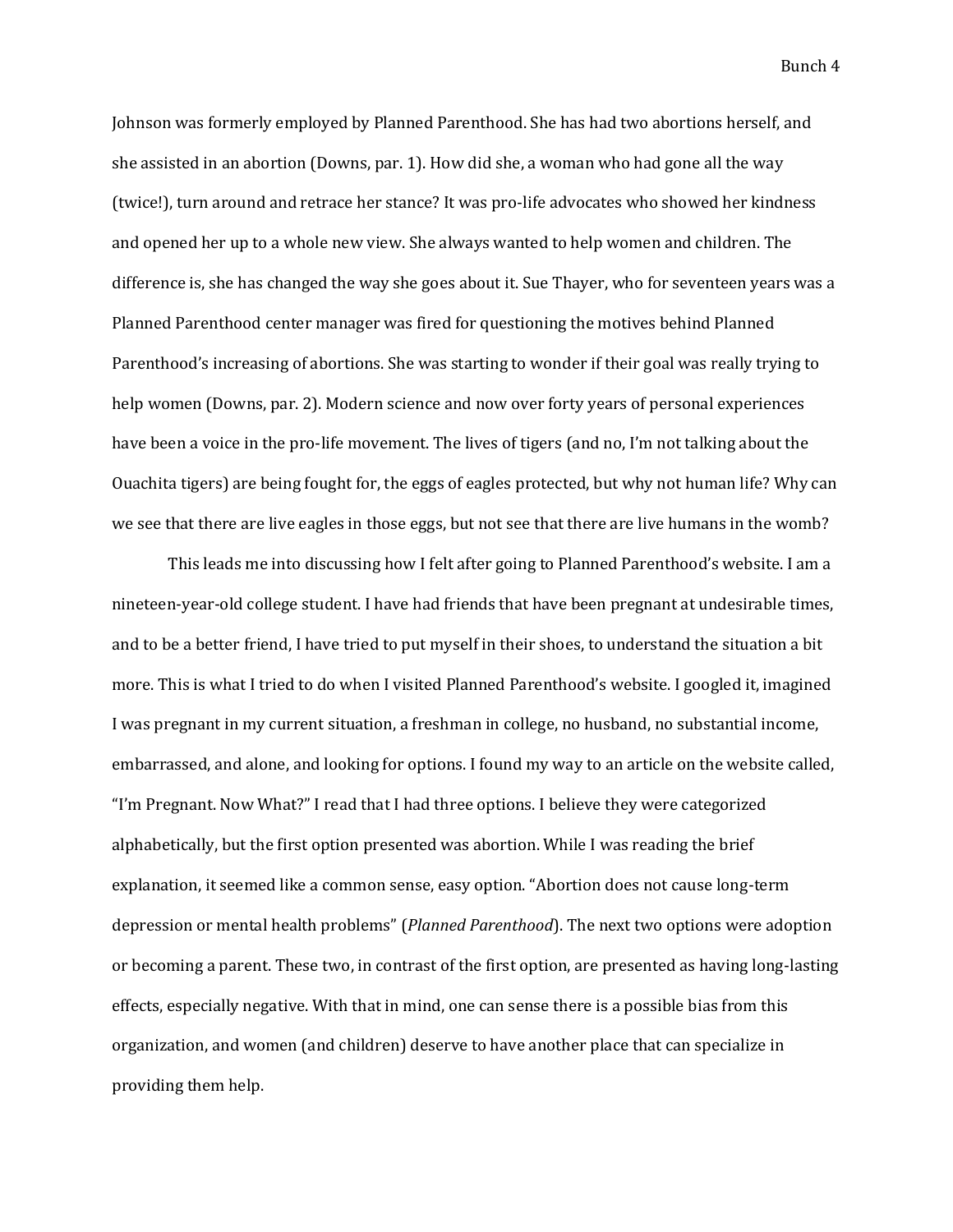Places like the Pregnancy Resource Center can do just that. I took a small survey of ten students, some of which attend Ouachita and Henderson, and out of the ten students there were nine that said they were Pro-Life, one of whom said the only time abortion was acceptable was at the first few weeks when a woman conceived in a non-consensual circumstance. Only one of the ten said they were Pro-Choice. This survey consisted of five females and five males. There were four white males, and one black male, along with three white females, one black female, and one female of Hispanic descent. Also, two of the ten surveyed were not from the South, to guarantee I was getting diverse voices. This was a small survey, but I believe it reflects a large portion of my generation. Because of this, those who are pro-life need places to serve their cause, and people who are pro-life but find themselves in a difficult pregnancy or an even undesired pregnancy, need prolife alternatives. They not only need that, but they need options that provide opportunity for a quality living experience.

Public policies have shaped America in two ways, mainly in the past forty years and these policies have affected the quality of life for children in an indirect way. The first way they have shaped our nation is they have aided the elderly, such as the Medicare and Medicaid programs, but have neglected our children. Bob Beckel is a liberal democrat strategist and Cal Thomas is a conservative columnist and yet, they somehow find common ground in a solution to children's poverty. They discuss that since the 1960s, the children in America, not the elderly, suffer the most from poverty. Poverty is seen in 22% more of children's lives today in the United States than in the 1960s. These two both agree that it probably the best way to alleviate poverty in children's lives is to have faith based and/or community based agencies tackle this issue (Beckel and Thomas). Beckel points out that many children suffering from poverty are those who have single mothers.

A story of a young Memphis woman and her nurse provide a tangible example of how much aid many of our young women need. This nurse made home visits, drove her to appointments, and taught her mothering techniques that this young woman had no access to. The young mom had no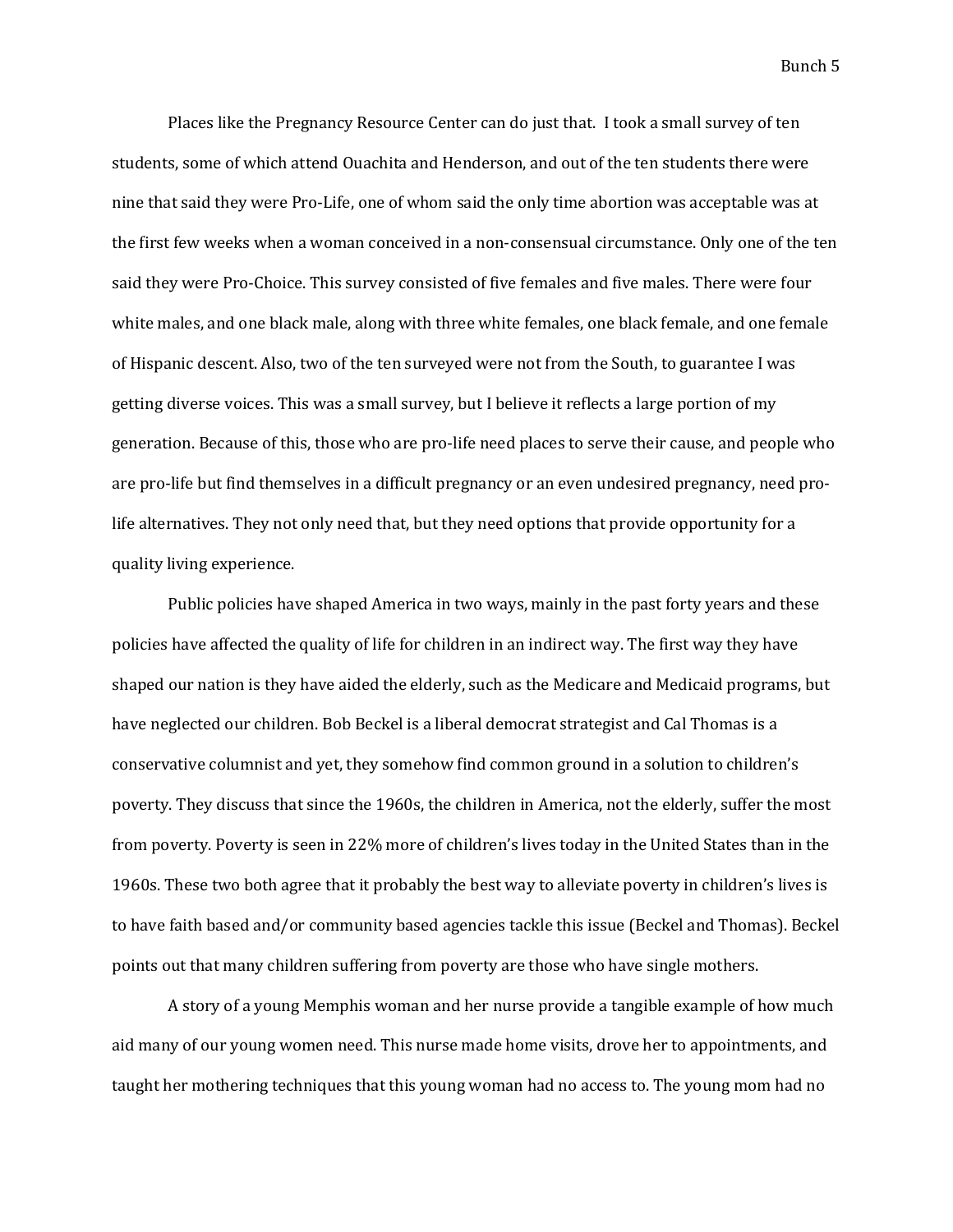one who was around to drive her to the hospital when she was in labor, let alone teach how to take care of her baby. Her family was less than helpful or supporting (Tavernise). There are many out there in our community today that are similar to the young Memphis woman. In the South, teen pregnancies are most prevalent. Arkansas, among the worst has about 50 pregnant teen girls for every 1,000 teen females (The Associated Press). Many young girls are still financially dependent on their families and are limited to what their parents can do for them. In 2013, Arkansas was the second most impoverished state in the United States (Hoffmeyer). It is likely our women, along with their children, are needing assistance, and being there for them during pregnancy is just the beginning, but it could be the most crucial stage. The average age of clients aided at the Center are 20-29 years old, and many are unmarried, although they have helped eight married couples. Like the young mother from Memphis received aid in ways such as transportation to doctor's appointments, and instructions and advice for motherhood, women in the Clark county area can receive the same help through the Pregnancy Resource Center. The Center provides parenting and nutrition classes, along with two different Bible studies (Carozza). These studies give women a time to go through emotional and spiritual aspects of their lives with someone else and to gain encouragement and wisdom.

Hopefully by now, I have shed more light on the need for an organization that has already aided so many, and has been a part of the reason seven abortion-minded women have changed their minds and in the process changed their lives, and the world (Carozza). Now, I would like to discuss how the Pregnancy Resource Center has asked for help. The Pregnancy Resource Center is a non-profit 501 (c ) (3) organization and survives on donations.

A study by *American Journal of Sociology* shows that presently, donors are now more in control and have a louder voice in how their contributions are being used. In the past, it was the fundraiser who knew about where the money was going and controlled that aspect of the event. Donors gave, and left the rest to the fundraisers. With the donors being more engaged with the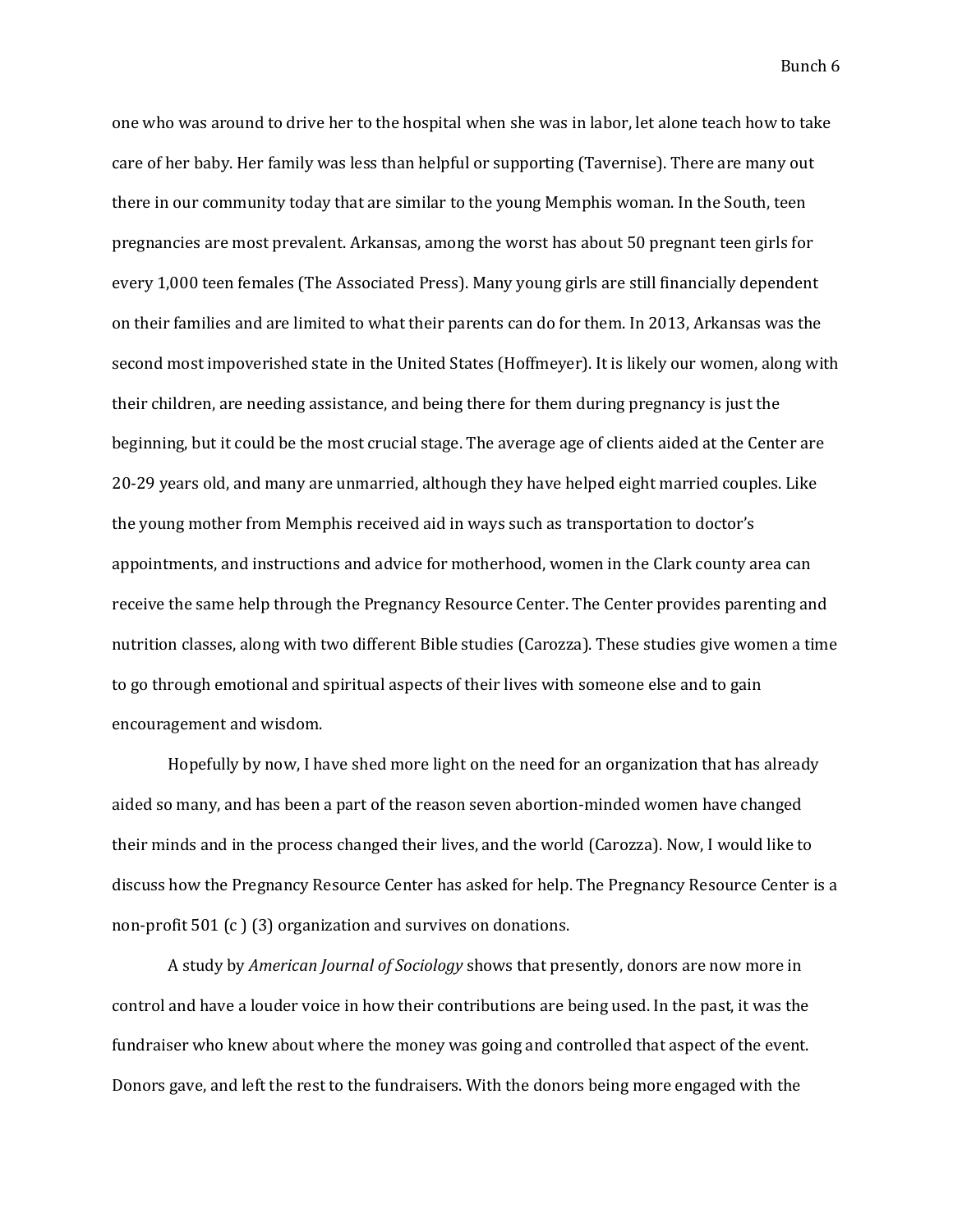fundraising dynamic, it is more likely people will want to give when they have a say or feel that they can see the difference of their donations (Barman). With this dynamic, donors are able to donate along with other donors, and meet others who have at least one passion in common. This creates a stronger community environment. This issues reaches across demographics, economics, gender, race, denominations, and religion.

This is why I chose to have an annual community event to raise money to support the Pregnancy Resource Center. An annual event causes excitement and gives people a social event to look forward to, while also making them feel good about themselves, because come on, giving always makes us feel like a better people! Plus, donors can come and see exactly how their money is being spent and also help construct the event, if they wish to be a part of that area of the Ball. The Ball for Life would raise money two ways. First, the tickets that would be purchased to get in, and secondly, through the silent auction. That means we need a space to hold the event, chairs, tables, and decorations. Next, we need restaurants to donate food for the dinner. Then, we need individuals and businesses to donate items for the auction. We also need music. There are plenty of musicians in Arkadelphia and this could be an opportunity to use it as a service, and possibly get one's name out in the public. Lastly, it would be great to have one speaker. I fear if there were more than one, people would see it more as a meeting then a fun fundraiser, but also, I fear if we don't have a speaker at all, that there would be time to really take in what the purpose of the Ball was. Someone maybe like Dawn Eden has been hurt, possibly gone through an abortion, and help bring the whole evening into context of the big picture (*A Measure of Justice*). Not only is the PRC there to help families but to bring healing through love from those working at the center. Hopefully starting with community leaders like yourselves, I'll be able to have a sure foundation to get started on.

Let me give you an example of another area that has held a similar event for a cause that parallels the Pregnancy Resource Center's cause. Grant County holds a similar event that the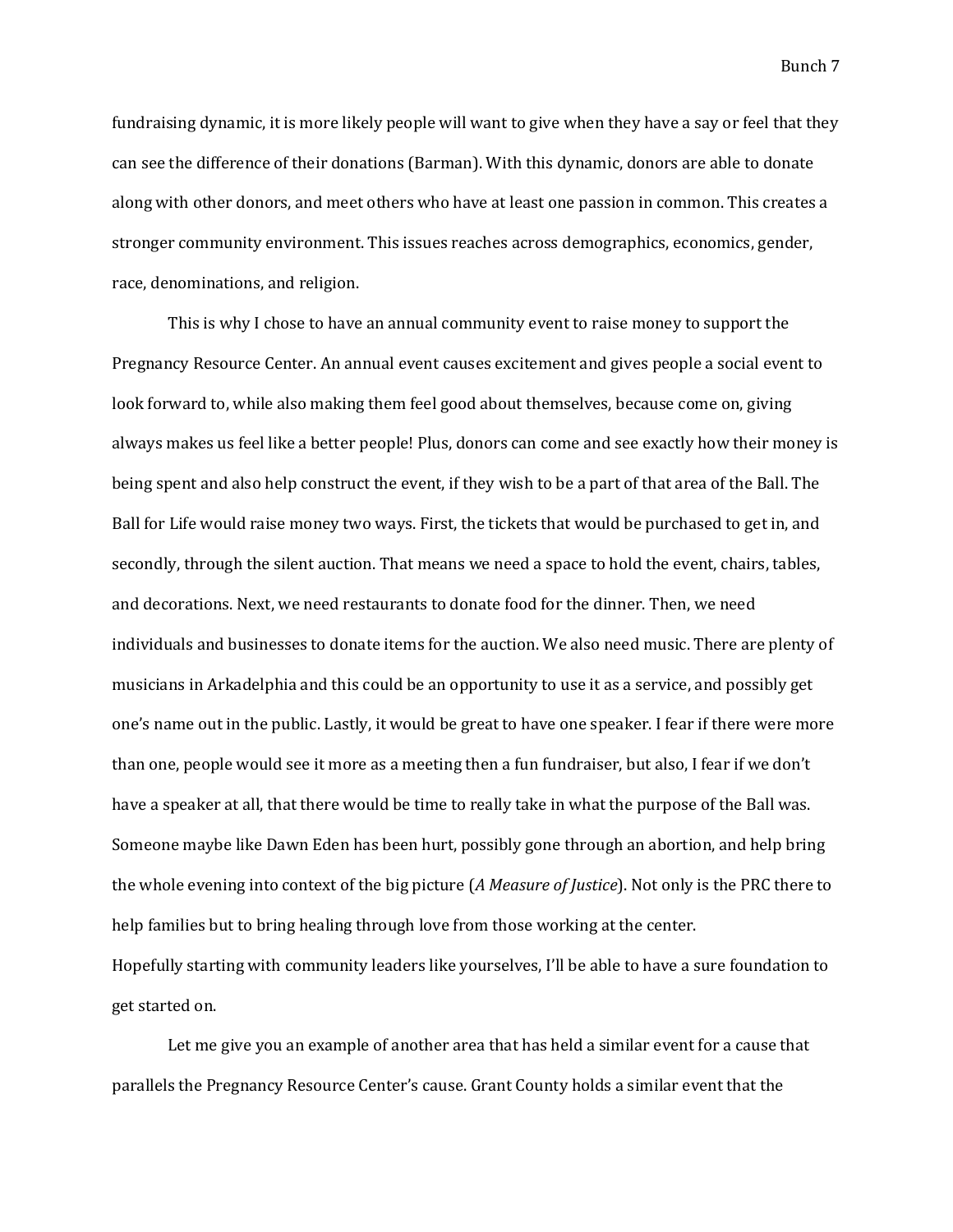community looks forward to every year, and this is for their Women's Shelter, who each client coming in brings a child with them. They provide education such as parenting classes, as does the Pregnancy Resource Center. It is something for families to come to, and to socialize, while giving to those in need in the community. They also, have food and a silent auction and have been very successful over the years, one year reaching \$6,000 (Bunch). All of that money was raised because people in the community were willing to unite to help a neighbor.

Hebrews 10:24 states, "And let us consider one another to provoke unto love and to good works." I wish to invoke in you a spirit of servitude driven by love. The Resource Center first asks for your prayers. Next, the Center asks for volunteers. Hands-on work, and most of all giving one's time is challenging, but it is so rewarding. Lastly, the Center request financial aid. The Ball for Life would affect the Pregnancy Resource Center mainly in the financial area, but I believe the Ball would also encourage volunteer recruits, and through the Ball, the community would be opened up to all that the Center does for our community, and this would encourage those present to place the Center in their prayers. A community can thrive from serving together. Friendships can be made, broken lives restored, and life made sweeter by serving together. A wise young man, Mattie [Stepanek](http://www.brainyquote.com/quotes/quotes/m/mattiestep319300.html), who had a muscular disease and died at the age of fourteen once said, "Unity is strength... when there is teamwork and collaboration, wonderful things can be achieved" (Stepanek). I know this to be true, and I cannot imagine a better way to serve than with our neighbors *for* our neighbors.